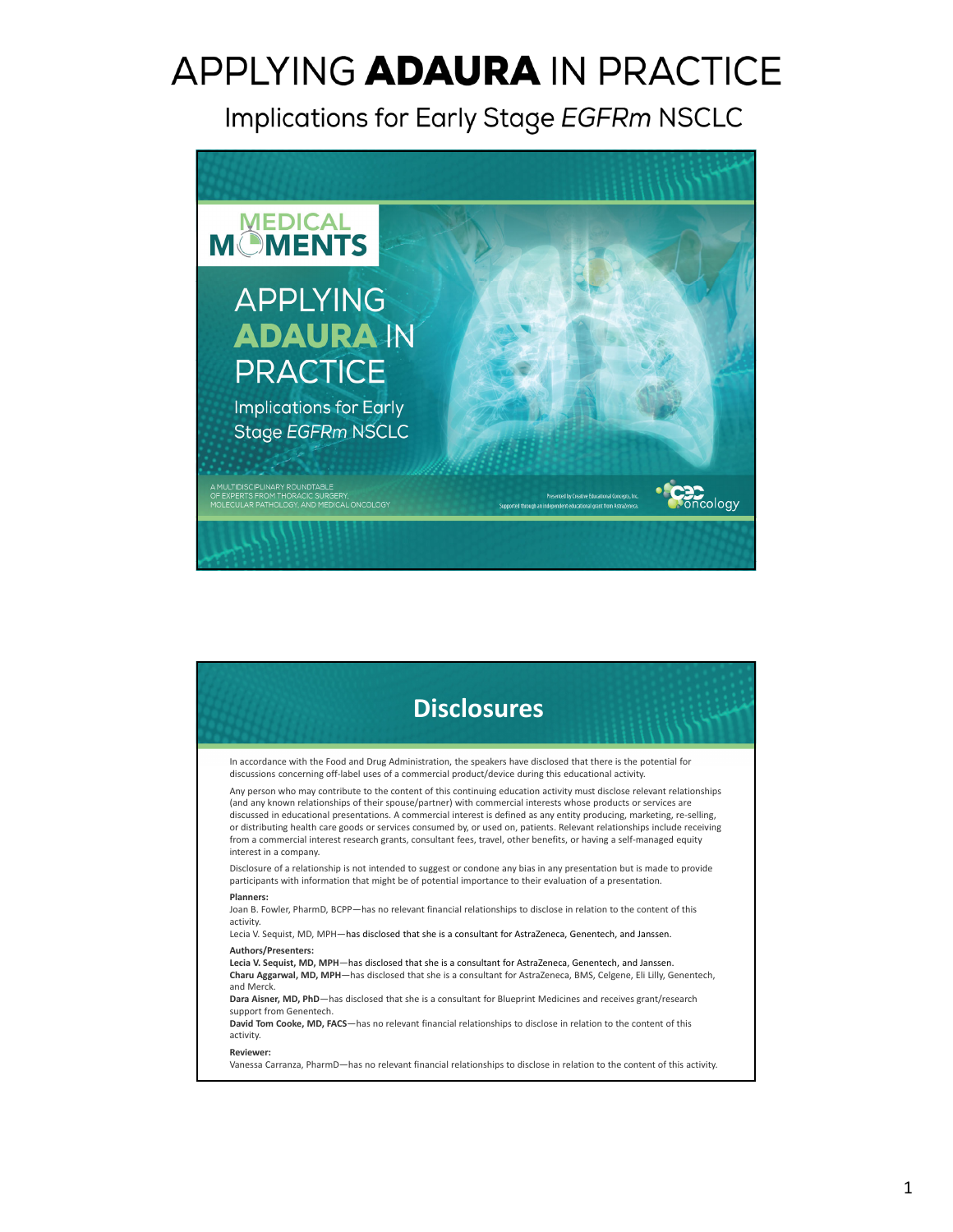Implications for Early Stage EGFRm NSCLC

#### **Accreditation**



In support of improving patient care, Creative Educational Concepts is jointly accredited by the Accreditation Council for Continuing Medical Education (ACCME), the Accreditation Council for Pharmacy Education (ACPE), and the American Nurses Credentialing Center (ANCC), to provide continuing education for the healthcare team.

#### **Medicine (ACCME)**

CEC designates this live educational activity for a maximum of *0.5 AMA PRA Category 1 Credit™* per webinar. Physicians should claim only the credit commensurate with the extent of their participation in the activity.

> **To receive up to 0.5** *AMA PRA Category 1 Credit™* **per webinar, log in to your account on ceconcepts.com and complete the Evaluation and Credit sections of the program.**



- Evaluate practical strategies to ensure patients are being diagnosed and receiving biomarker testing at earlier stages of disease, allowing those with resectable *EGFRm* NSCLC to benefit from adjuvant therapy, if indicated.
- Examine the latest clinical data for the use of adjuvant osimertinib in early stage *EGFRm* NSCLC based on results from the ADAURA trial.
- Discuss important clinical questions regarding the ADAURA trial and implications of study results in stage IB‐IIIA *EGFRm* NSCLC from various clinical specialty perspectives.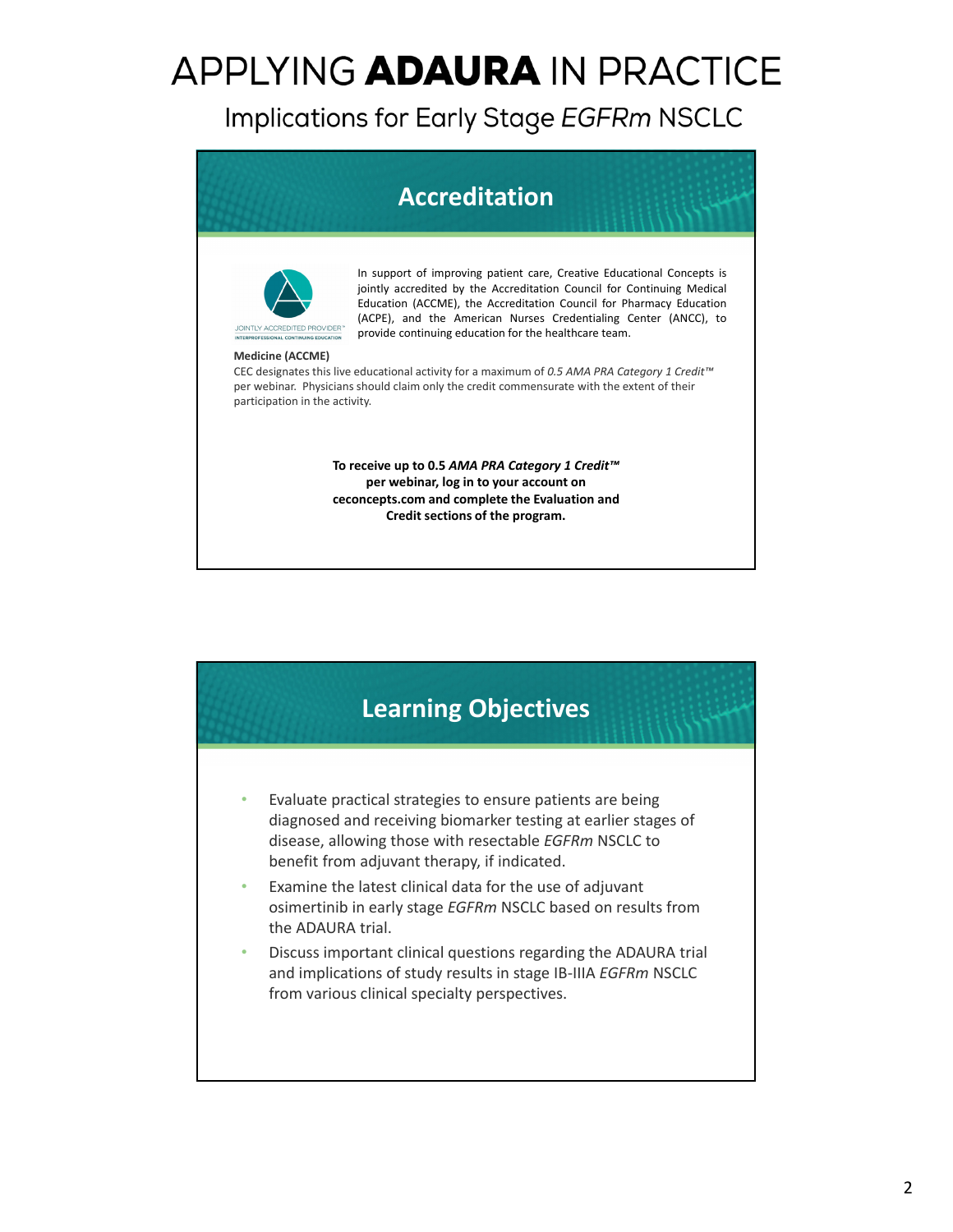Implications for Early Stage EGFRm NSCLC

|                                                      |     | <b>Summary of SOC + EGFR Adjuvant Studies</b> |                 |                        | (pre-ADAURA)            |                         |             |                |                                              |
|------------------------------------------------------|-----|-----------------------------------------------|-----------------|------------------------|-------------------------|-------------------------|-------------|----------------|----------------------------------------------|
| <b>Study</b>                                         | N   | Adj TKI,<br><b>Comparator</b>                 | % rec.<br>chemo | % stage<br><b>IIIA</b> | <b>DFS HR</b>           | <b>OS HR</b>            | 2y DFS      | <b>5y DFS</b>  | <b>Design flaws</b>                          |
| MSKCC 1ª                                             | 167 | Gef/Erl (56)<br>No therapy                    | 28%             | 27%                    | 0.53<br>$(0.28 - 1.03)$ | 0.62<br>$(0.26 - 1.51)$ | 89%<br>72%  |                | Clinical rx assign,<br>some neo-adj TKI      |
| MSKCC <sub>2b</sub>                                  | 222 | Gef/Erl (84)<br>No therapy                    | 45%             | 13%                    | 0.43<br>$(0.26 - 0.72)$ | 0.50<br>$(0.23 - 1.08)$ |             | 87% (3y)       | Clinical rx assign                           |
| <b>RADIANT<sup>C</sup></b><br>$(1^{\circ}$ DFS)      | 161 | Erl 2y (102)<br>Placebo                       | 51%             | 22%                    | 0.61<br>$(0.38 - 0.98)$ | 1.09<br>$(0.54 - 2.16)$ | 75%<br>54%  |                | Not all EGFRm.<br>med dur rx just<br>11.9 mo |
| <b>SELECT<sup>d</sup></b><br>(1 <sup>o</sup> 2v DFS) | 100 | Erlotinib <sub>2y</sub>                       | <b>NR</b>       | 28%                    |                         |                         | 88%         | 56%            | Not randomized                               |
| <b>NCCN<sup>e</sup></b><br>(1 <sup>o</sup> 2y DFS)   | 46  | Afat 3m (24)<br>Afat 2y (22)                  | 50%             | 30%                    |                         |                         | 71%<br>85%  |                | Closed early for<br>slow accrual             |
| <b>ASCENT<sup>f</sup></b>                            | 19  | Afat, neo-adj<br>and adj x 2y                 | 100%            | 68% (the<br>rest IIIB) |                         |                         | 88%<br>2yOS | Med OS<br>5.7v | Very small study                             |

<sup>a</sup>Janjigian YY, et al. *J Thorac Oncol*. 2011; <sup>b</sup>D'Angelo SP, et al. *J Thorac Oncol*. 2012

c Kelly K, et al. *J Clin Oncol.* 2015; dPennell NA, et al. *J Clin Oncol.* 2019; eNeal JW, et al. *JCO Precision Oncol*. 2021; <sup>f</sup> Piper‐Vallillo AJ. IASLC WCLC 2020. Abstract FP01.05.

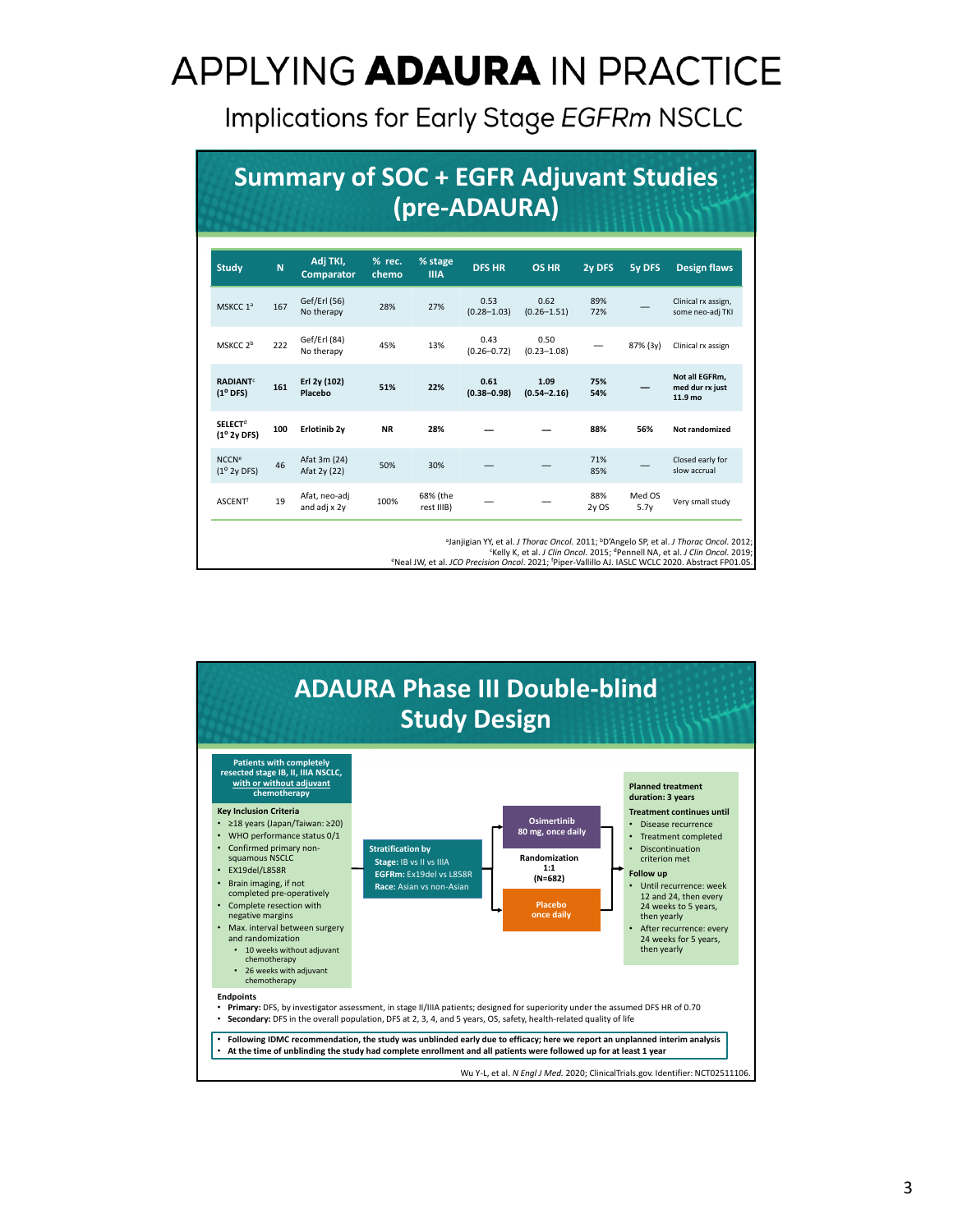Implications for Early Stage EGFRm NSCLC



#### **Disease‐free Survival (DFS) by Stage**

|                               | <b>Stage IB</b>                                                                           | <b>Stage II</b>         | <b>Stage IIIA</b>      |
|-------------------------------|-------------------------------------------------------------------------------------------|-------------------------|------------------------|
| 2-year DFS rate, % (95% CI)   |                                                                                           |                         |                        |
| Osimertinib                   | 88 (78–94)                                                                                | $91(82 - 95)$           | 88 (79–94)             |
| Placebo                       | 71 (60-80)                                                                                | $56(45-65)$             | $32(23-41)$            |
| <b>Overall HR</b><br>(95% CI) | 0.39<br>$(0.18 - 0.76)$                                                                   | 0.17<br>$(0.08 - 0.31)$ | 0.12<br>$(0.07 - 0.2)$ |
|                               | • In the osimertinib arm, 2-year DFS rates were consistent across stages IB, II, and IIIA |                         |                        |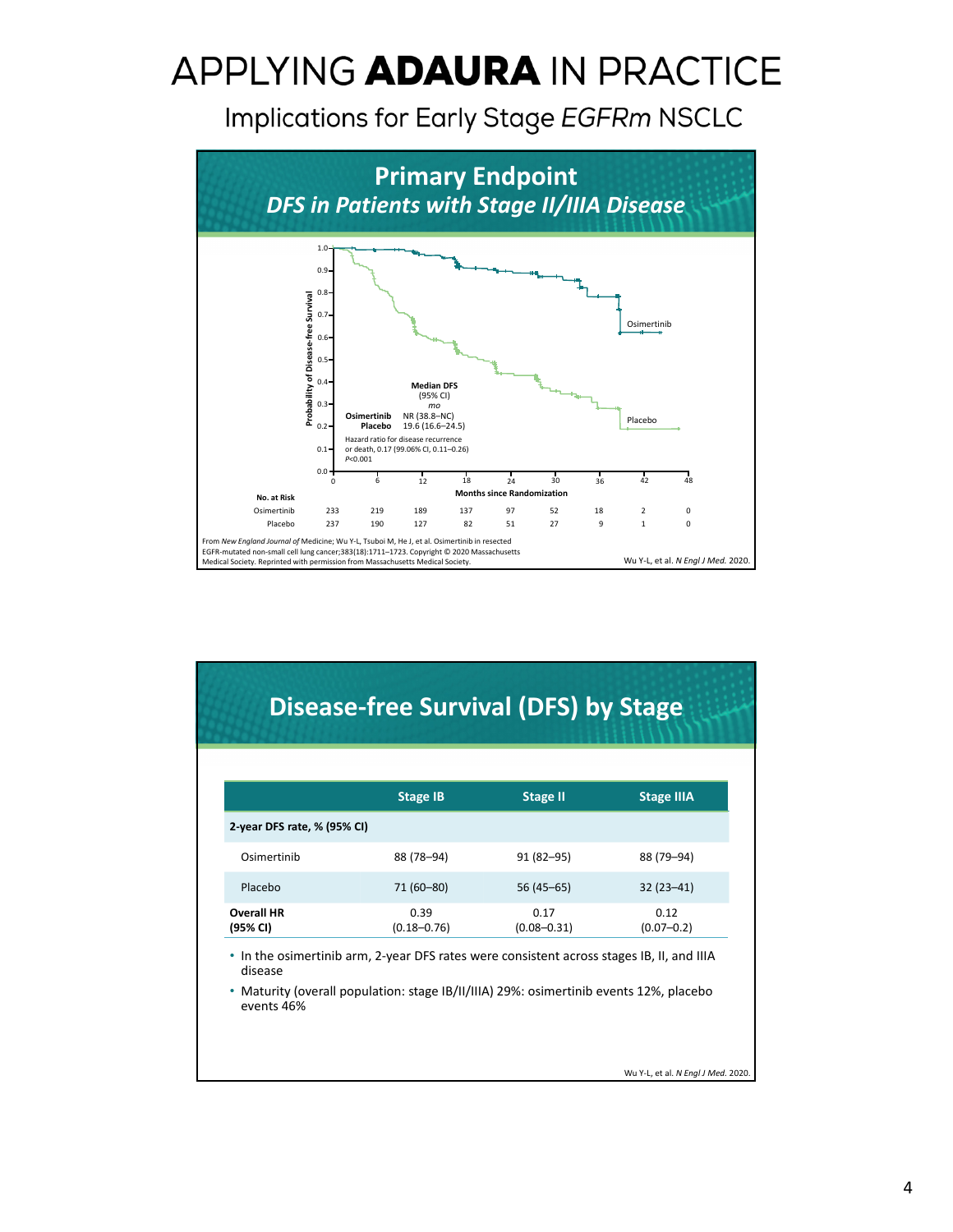Implications for Early Stage EGFRm NSCLC

|                                               | <b>Adjuvant Chemo</b><br><b>Not Mandatory in ADAURA</b> |                                                                                                                                    |
|-----------------------------------------------|---------------------------------------------------------|------------------------------------------------------------------------------------------------------------------------------------|
| 4.0) cycles, consistent across treatment arms |                                                         | • Overall, 410/682 (60%) patients received adjuvant chemotherapy, for a median duration of 4.0 (Q1: 4.0; Q3:                       |
| (76%), and fewer with stage IB disease (26%)  |                                                         | The majority of patients (409/410) <sup>*</sup> received platinum-based <sup>+</sup> chemotherapy, most with stage II/IIIA disease |
| and was not influenced by WHO PS (0 or 1)     |                                                         | • Adjuvant chemotherapy use was more frequent in patients aged <70 years and in patients enrolled in Asia,                         |
| <b>Characteristic</b>                         | Patients, n                                             | Received adjuvant chemotherapy                                                                                                     |
| Stage IB                                      | 216                                                     | $26\%$ <sup>‡</sup>                                                                                                                |
| Stage II                                      | 231                                                     | $71%$ <sup>‡</sup>                                                                                                                 |
|                                               |                                                         |                                                                                                                                    |
| Stage IIIA                                    | 235                                                     | $80%$ <sup><math>*</math></sup>                                                                                                    |
| Aged <70 years                                | 509                                                     | 66%                                                                                                                                |
| Aged ≥70 years                                | 173                                                     | 42%                                                                                                                                |
| WHO PS 0                                      | 434                                                     | 60%                                                                                                                                |
| WHO PS 1                                      | 248                                                     | 60%                                                                                                                                |
| Enrolled in Asia <sup>§</sup>                 | 414                                                     | 65%                                                                                                                                |

"One patient received only single-agent non-platinum chemotherapy (pemetrexed) as adjuvant treatment with an adjunct traditional Chinese medicine (protocol deviation);<br>"Predominantly cisplatin- or carboplatin-based (cispla

Wu Y‐L. IASLC WCLC 2020. Abstract OA06.04.